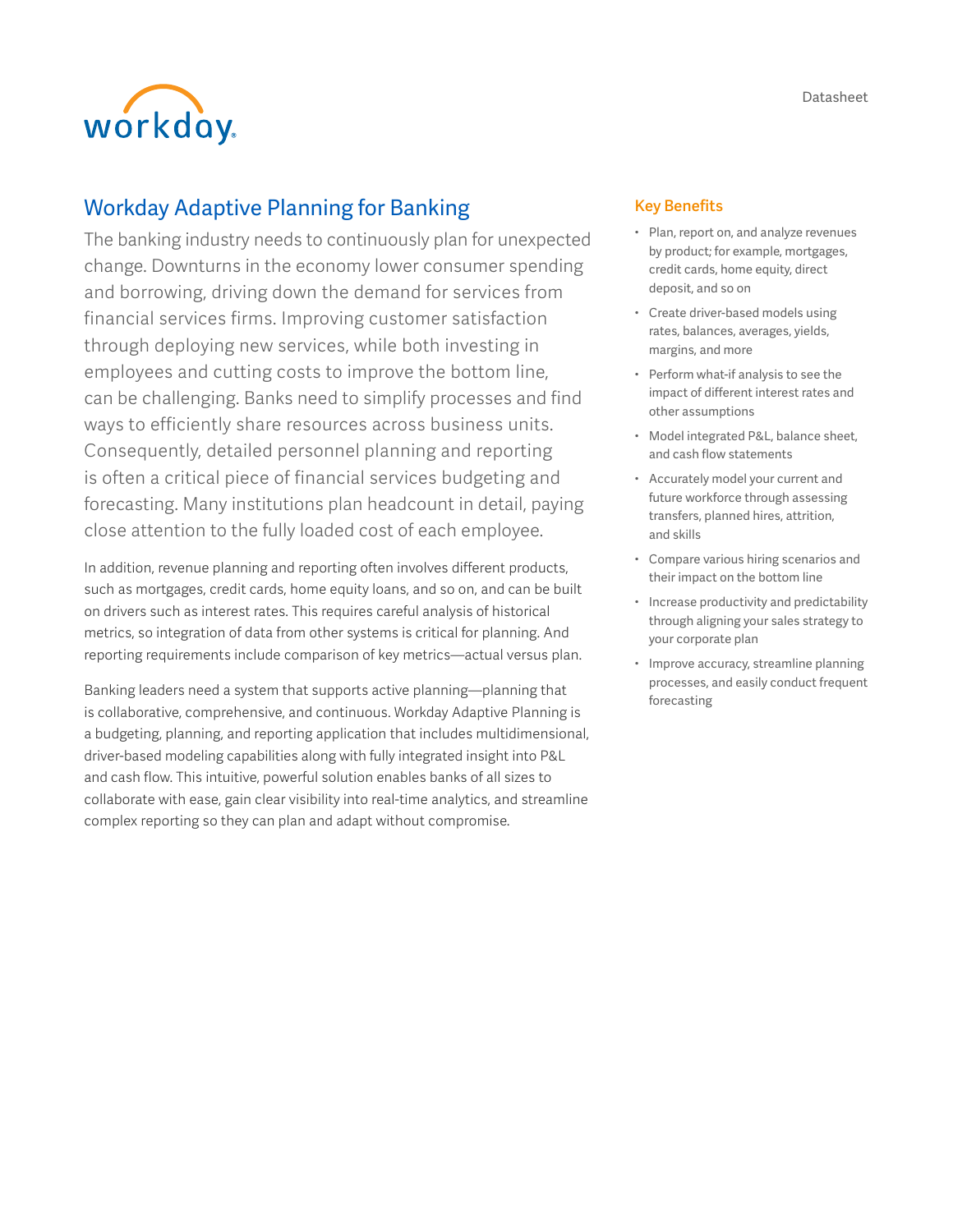| <b>Financial Services</b>                                                              | TIME Apr-2020 .                                                                                                 | LEVEL Total Company                                                                          | OURRENCY SUSD Y                                               |                    |                     |                                                                                                                                                                       |                                                                                         |                                 |                    | C<br>$\bullet$     | ÷                  |
|----------------------------------------------------------------------------------------|-----------------------------------------------------------------------------------------------------------------|----------------------------------------------------------------------------------------------|---------------------------------------------------------------|--------------------|---------------------|-----------------------------------------------------------------------------------------------------------------------------------------------------------------------|-----------------------------------------------------------------------------------------|---------------------------------|--------------------|--------------------|--------------------|
| Summary                                                                                |                                                                                                                 |                                                                                              |                                                               |                    |                     |                                                                                                                                                                       |                                                                                         |                                 |                    |                    |                    |
| <b>Ending Balance</b><br>\$151,124,929                                                 | AUM<br>Net Income<br>\$196,074<br>\$160,225,524                                                                 |                                                                                              |                                                               |                    | Net Margin<br>27.3% | Source of New Revenue<br>$10 -$<br>0.2<br>0.2<br>5,000,000<br>6.9<br>4.5<br>$5 -$<br>$0 -$<br>Reverse(Act) Community Commercial ISP Mgmt Reverse(Bad)<br>2019<br>2023 |                                                                                         |                                 |                    |                    |                    |
| ₹ Mar 2020 ▼                                                                           | ₹ Mar-2020 ▼<br># Mar-2020 W                                                                                    |                                                                                              |                                                               |                    |                     | @ Ref. /Comp. Values @ +Vor @ -Van<br># Mar 2020 W<br>+ FV2020 +                                                                                                      |                                                                                         |                                 |                    |                    |                    |
| Revenue Sources<br>1,000                                                               |                                                                                                                 |                                                                                              |                                                               |                    | Share of Expenses   |                                                                                                                                                                       |                                                                                         |                                 |                    |                    |                    |
| 718.5<br>705.5<br>203.6<br>\$<br>500<br>$0 - 1$<br><b>Jan 2020</b><br>Account FeesiBud | 750.6<br>333.7<br>727.8<br>TER LA CONTRA GEORGIA CON TELE AND TELE CONTRA<br><sup>#</sup> Jan-2020 - Dec-2020 ▼ | 784.9<br>221.1<br>710.2<br>OTOT One ONE FOR<br>Advisory FeesiBudi · Chrarest Income, NetBudi | 0207<br>707.0<br><b>BOCKO</b><br>san 2020 <sub>nec</sub> 2020 | 625.4              |                     |                                                                                                                                                                       | 35%<br>6%<br>Community Commercial C ISP Mont C Cos C Legal C GSA C Total Company (Only) | D%<br>9%<br>12%<br>+ маг-2020 ▼ | 28%<br>11%         |                    |                    |
|                                                                                        |                                                                                                                 |                                                                                              |                                                               |                    |                     |                                                                                                                                                                       |                                                                                         |                                 |                    |                    |                    |
| <b>KPI Detail</b>                                                                      |                                                                                                                 |                                                                                              |                                                               |                    | TIME                |                                                                                                                                                                       |                                                                                         |                                 |                    |                    |                    |
| <b>ACCOUNTS</b>                                                                        |                                                                                                                 |                                                                                              |                                                               |                    |                     |                                                                                                                                                                       |                                                                                         |                                 |                    |                    |                    |
| Average AUM per FA                                                                     | JAN 2020<br>FEB 2020<br>32.1 M<br>32.1 M                                                                        | MAR 2020<br>32.0 M                                                                           | APR 2020<br>32.0 M                                            | MAY 2020<br>32.0 M | JUN 2020<br>32.0 M  | JUL 2020<br>31.9 M                                                                                                                                                    | AUG 2020<br>39.9 M                                                                      | SEP 2020<br>39.9 M              | OCT 2020<br>39.9 M | NOV 2020<br>39.9 M | DEC 2020<br>40.0 M |

Quickly analyze key metrics around revenue sources, expenses, and variance between planned versus actual.

# Plan and Model Across Multiple Scenarios, Variables, and Dimensions

With Workday Adaptive Planning, banks are well equipped to plan across a number of dimensions, producing detailed models based on multiple scenarios so you can execute on outcomes. Users have the ability to model integrated P&L, balance sheet, and cash flow statements to reflect the complexities of the business. You can model the skills and talent needed in your workforce, optimally plan your sales strategy, and build plans across the enterprise using a single source of truth. And with driver-based modeling, Workday Adaptive Planning enables you to capture interdependencies across a wide range of variables.

#### Supercharge Planning with Elastic Hypercube Technology

Built with patent-pending Elastic Hypercube Technology, Workday Adaptive Planning offers power, scalability, and performance without compromising ease of use. This technology not only calculates complex models, but also adds memory and compute power as necessary to evaluate model elements in parallel. Purpose-built domain intelligence makes it easier and faster for users to build and adapt functional models. And tight linkages with Microsoft Office enable quick creation of board reporting on the fly.

### Gain Real-Time Visibility Within a Flexible, Intuitive Interface

With configurable dashboards that can be adjusted and expanded to meet the needs of any organization, Workday Adaptive Planning puts you in control. Analyze key business drivers across any aspect of the business. Generate reports at whatever level of granularity you need. And quickly perform variance analysis at every step along the way so you can determine the difference between actual and planned behavior. All of this is available in a web-based interface that allows users to operate in a familiar tabular environment, facilitating input from all types of employees regardless of training.

(C<br>We're<br>each<br>can i We're saving at least two days each month in FP&A work and can tell the story of what's happening with the business across all dimensions much sooner than before with Workday Adaptive Planning.

**VP of Finance and Controller**  AGF Management Ltd.